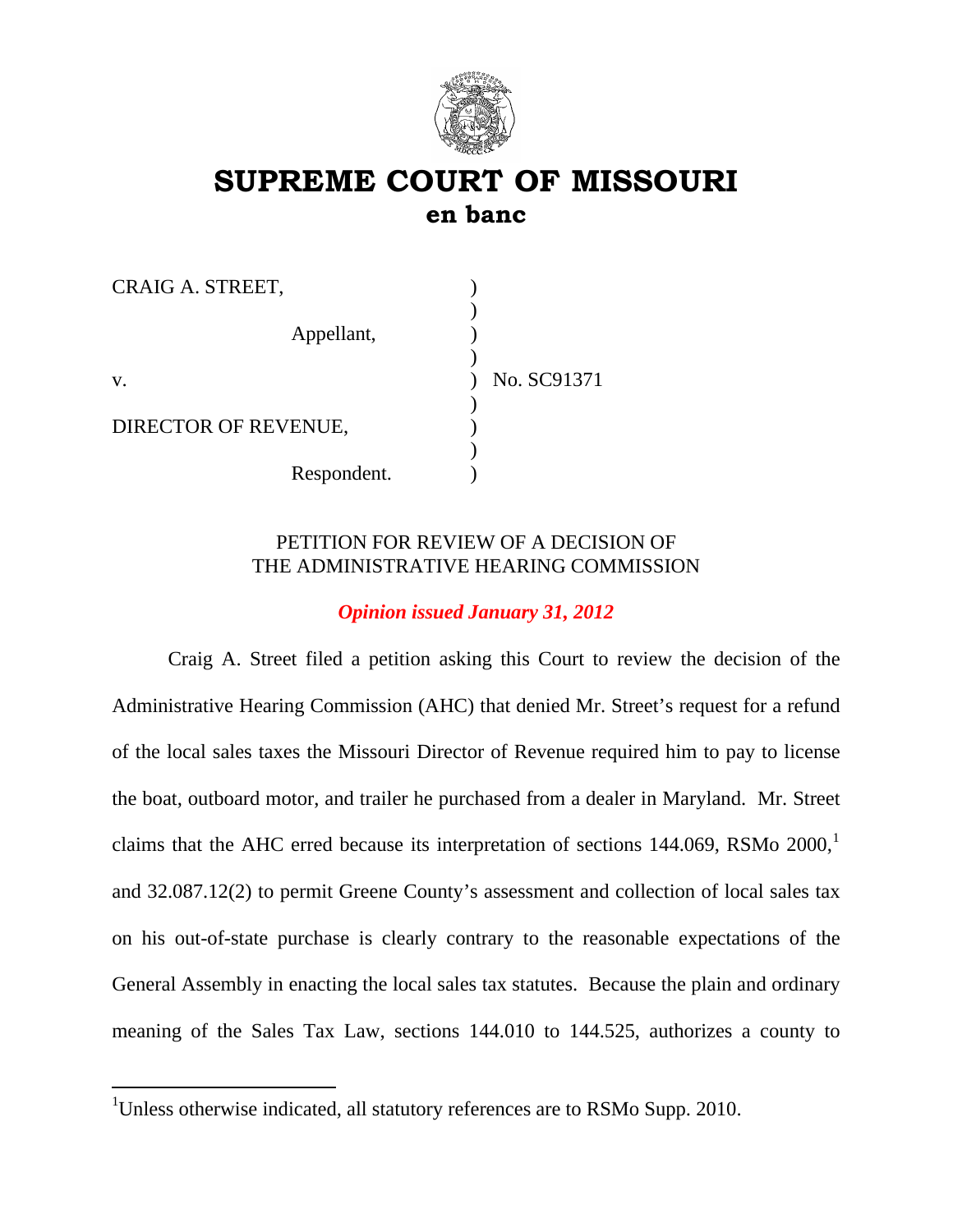impose sales taxes only on sales occurring within Missouri, the decision of the AHC is reversed, and the cause is remanded.

#### **Factual and Procedural Background**

On May 13, 2009, Mr. Street purchased a boat, outboard motor, and trailer from a dealer located in Maryland. After payment of the purchase price and receipt of the certificate of title, Mr. Street transported the boat, outboard motor, and trailer from their location in Maryland to his residence in Greene County. Five days later, Mr. Street registered the boat, outboard motor, and trailer with the Missouri Department of Revenue, at which time he paid, under protest, local sales taxes of \$100 on the boat, \$78.75 on the outboard motor, and \$12.44 on the trailer pursuant to the procedure in section 144.070. Mr. Street subsequently requested from the director of revenue a refund under section 144.190 for the local sales taxes he paid during the registration. In his request for a refund, Mr. Street asserted that his purchase was not subject to local sales taxes in Missouri because the purchase occurred outside the state. The director denied Mr. Street's request for a refund.

Mr. Street appealed the director's decision by filing a complaint with the AHC. In his complaint, Mr. Street claimed that the purchase of the boat, outboard motor, and trailer in Maryland is not subject to local sales tax in Missouri because the sale of tangible personal property is subject to sales tax only when the transfer of ownership or the certificate of title occurs in Missouri. Mr. Street also contended that the tax could not be collected as a local use tax because, at all relevant times, Greene County did not have a local use tax in effect.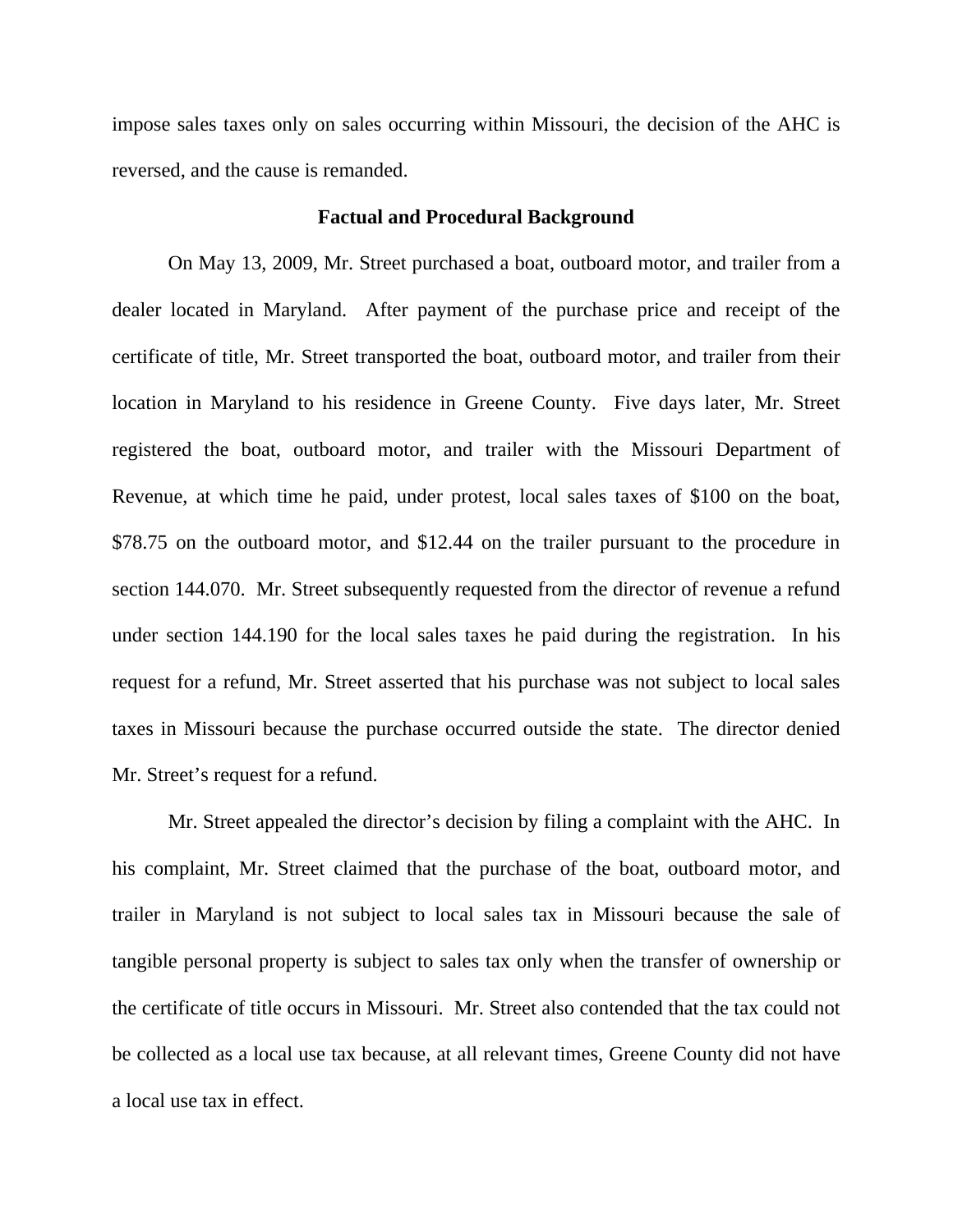In its November 10, 2010 decision, the AHC found that the director properly denied Mr. Street's request for a refund, with the exception of an overpayment of local taxes on the trailer in the amount of \$41.25, as conceded by the director. The AHC specifically found that: (1) the General Assembly intended that both in-state and out-ofstate purchases of motor vehicles be taxed equally; (2) local sales taxes apply in the same scope as the state Sales Tax Law, sections 144.010 to 144.525; (3) Mr. Street's purchase was subject to state use tax under section 144.440, RSMo 2000, a statute within the state Sales Tax Law; (4) section 144.440, RSMo 2000, is exempted specifically from the Compensating Use Tax Law, sections 144.600 to 144.761; and (5) Mr. Street's out-ofstate transaction was deemed to occur in Greene County pursuant to sections 144.069, RSMo 2000, and 32.087.12(2). As a result, the AHC determined that the director properly assessed Greene County sales taxes against Mr. Street. Mr. Street then filed a petition for review with this Court.

#### **Standard of Review**

This Court reviews the decision of the AHC pursuant to section 621.189. Under section 621.193, RSMo 2000, the decision of the AHC is to be "upheld when authorized by law and supported by competent and substantial evidence upon the record as a whole unless clearly contrary to the reasonable expectations of the General Assembly." *Mackey v. Dir. of Revenue*, 200 S.W.3d 521, 523 (Mo. banc 2006). If the evidence supports either of two opposing findings of fact, deference is afforded to the administrative decision. *Coffer v. Wasson-Hunt*, 281 S.W.3d 308, 310 (Mo. banc 2009). This Court, however, reviews the AHC's interpretations of the state's revenue laws *de novo*. *Mackey*,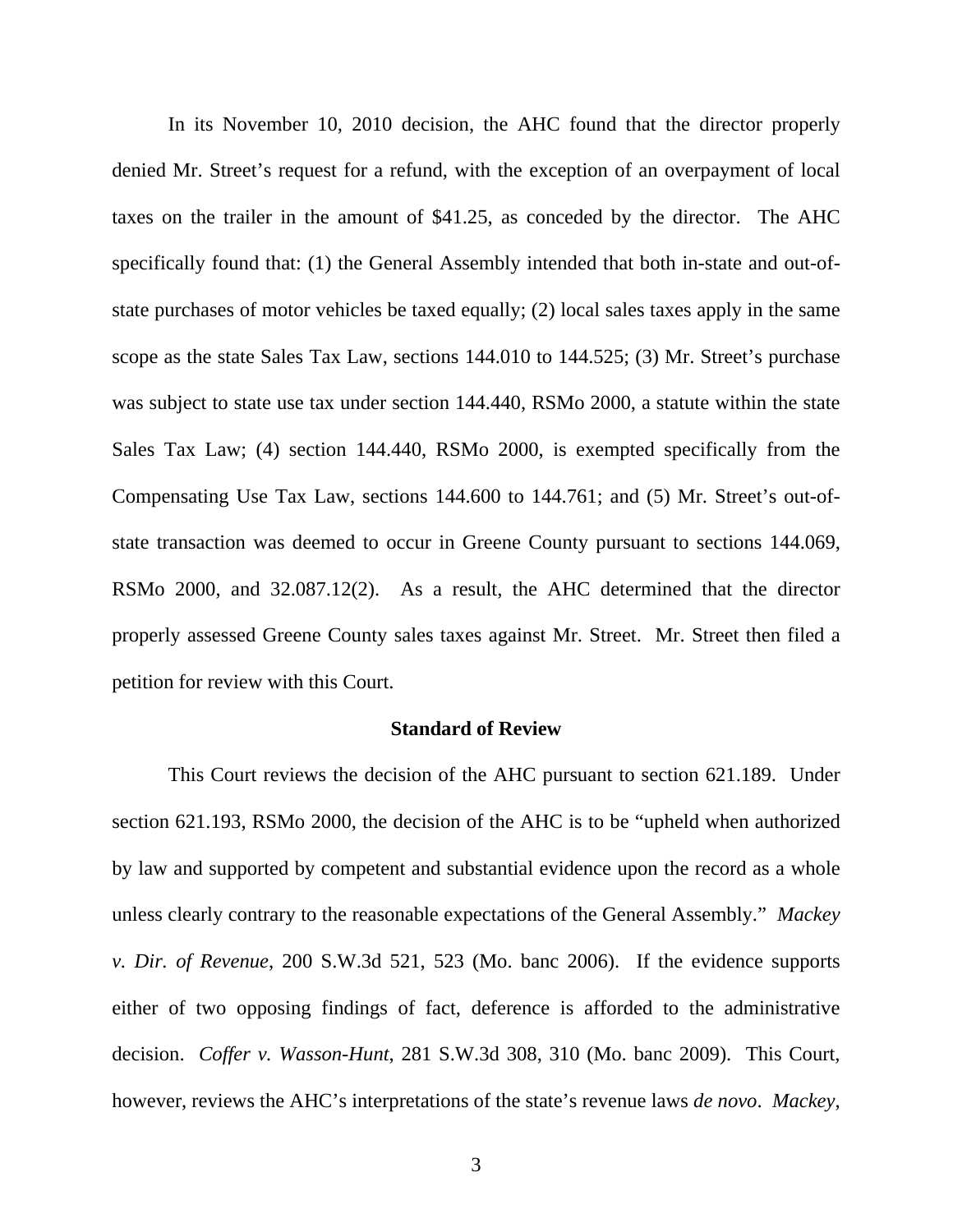200 S.W.3d at 523. Because Mr. Street challenges the AHC's interpretation of statutory language and there is no dispute as to the AHC's findings of fact, this Court exercises its independent judgment and reviews the AHC's decision *de novo*. *Brambles Indus., Inc. v. Dir. of Revenue*, 981 S.W.2d 568, 570 (Mo. banc 1998).

### **Discussion**

In Mr. Street's sole point of error, he claims that the AHC erred in interpreting sections 144.069, RSMo 2000, and 32.087.12(2) to deem all out-of-state purchases of motor vehicles as occurring at the purchaser's residence in Missouri, which then permits the director to collect Greene County's local sales tax on his out-of-state purchase of a boat, outboard motor, and trailer. Mr. Street contends that imposing a sales tax on retail sales occurring outside the state is inconsistent with the General Assembly's intent that sales taxes be imposed only on retail sales occurring within the state. He challenges the AHC's determination that sections 144.069, RSMo 2000, and 32.087.12(2), which provide that the sale of motor vehicles, trailers, boats, and outboard motors are deemed to have been consummated at the address of the owner, do not compel the conclusion that the sale of the boat, outboard motor, and trailer occurred at his residence in Missouri because the statutes were intended to determine the tax situs only for in-state sales of motor vehicles involving more than one political subdivision of the state.

To resolve Mr. Street's claim of error, this Court must determine the intent of the legislature in enacting the sales and use tax statutes at issue. The primary rule in statutory construction is to "ascertain the intent of the legislature from the language used, to give effect to that intent if possible, and to consider words used in the statute in their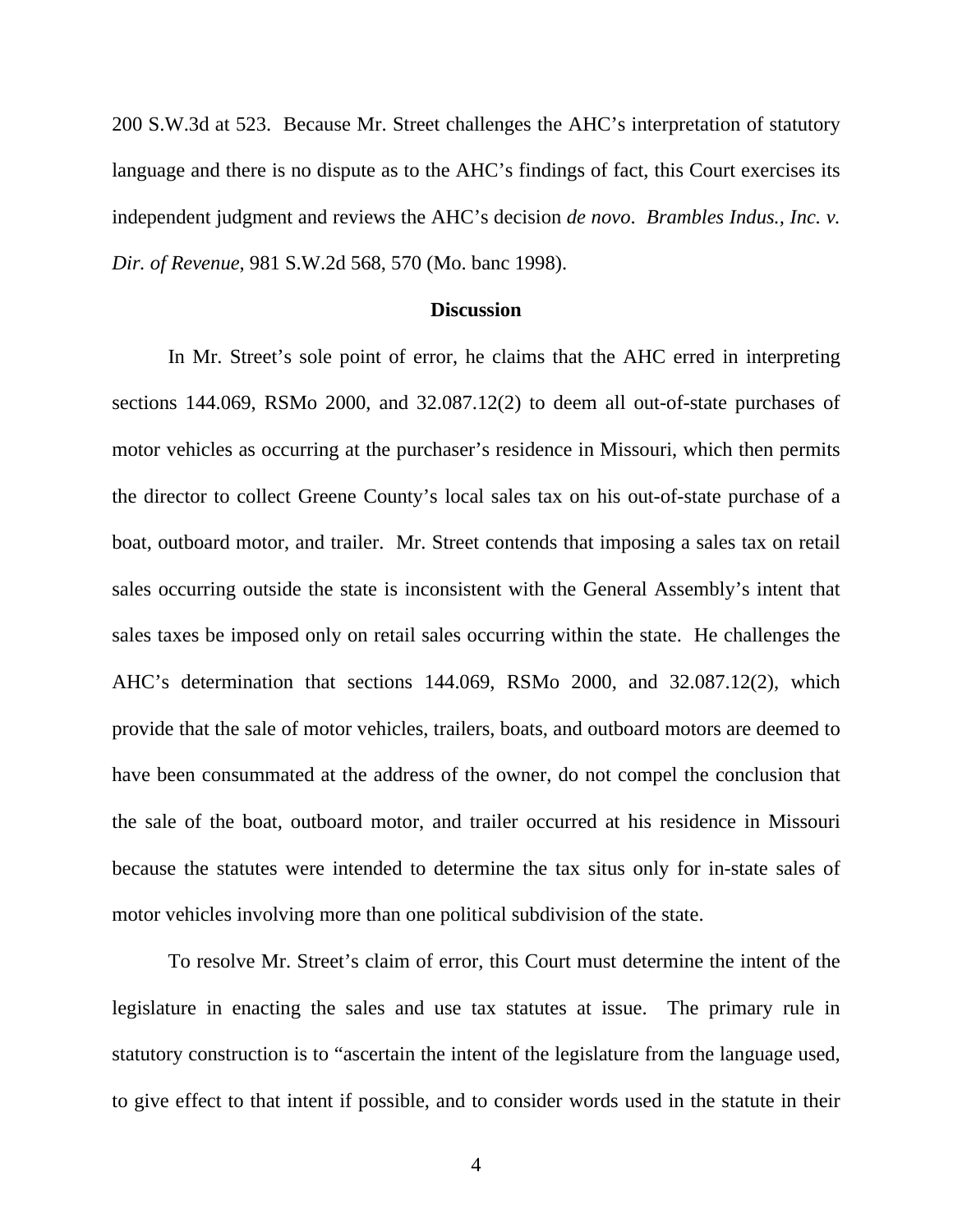plain and ordinary meaning." *Nelson v. Crane*, 187 S.W.3d 868, 869-70 (Mo. banc 2006). In ascertaining legislative intent, the statute should be read *in pari materia* with related sections, and the taxing statutes should be construed in context with each other. *Lane v. Lensmeyer*, 158 S.W.3d 218, 226 (Mo. banc 2005). If the language of a tax statute is ambiguous, the language is to be construed strictly in favor of the taxpayer and against the taxing authority. *President Casino, Inc. v. Dir. of Revenue*, 219 S.W.3d 235, 239 (Mo. banc 2007).

Missouri has a comprehensive and complementary sales and use tax scheme that is "designed to assure that purchases of tangible personal property for valuable consideration by a Missouri purchaser receive identical tax treatment, no matter what the geographic location of the seller." *Olin Corp. v. Dir. of Revenue*, 945 S.W.2d 442, 443 (Mo. banc 1997) (quoting *House of Lloyd, Inc. v. Dir. of Revenue*, 884 S.W.2d 271, 273 (Mo. banc 1994)). A sales tax is imposed on "all sellers for the privilege of engaging in the business of selling tangible personal property or rendering taxable service at retail in this state." Section 144.020.1; s*ee also Olin Corp.*, 945 S.W.2d at 443. In contrast, a use tax is "imposed for the privilege of storing, using or consuming within this state any article of tangible personal property." Section 144.610.1, RSMo 2000; *see also Smith Beverage Co. of Columbia, Inc. v. Reiss*, 568 S.W2d 61, 63 (Mo. banc 1978). Because use taxes are imposed on out-of-state purchases of tangible personal property by Missouri residents using the property within the state, they are complementary to sales taxes in that they minimize the incentive to purchase from out-of-state sellers by equalizing the tax burden on intrastate and interstate transactions. *Kirkwood Glass Co. v. Dir. of Revenue*,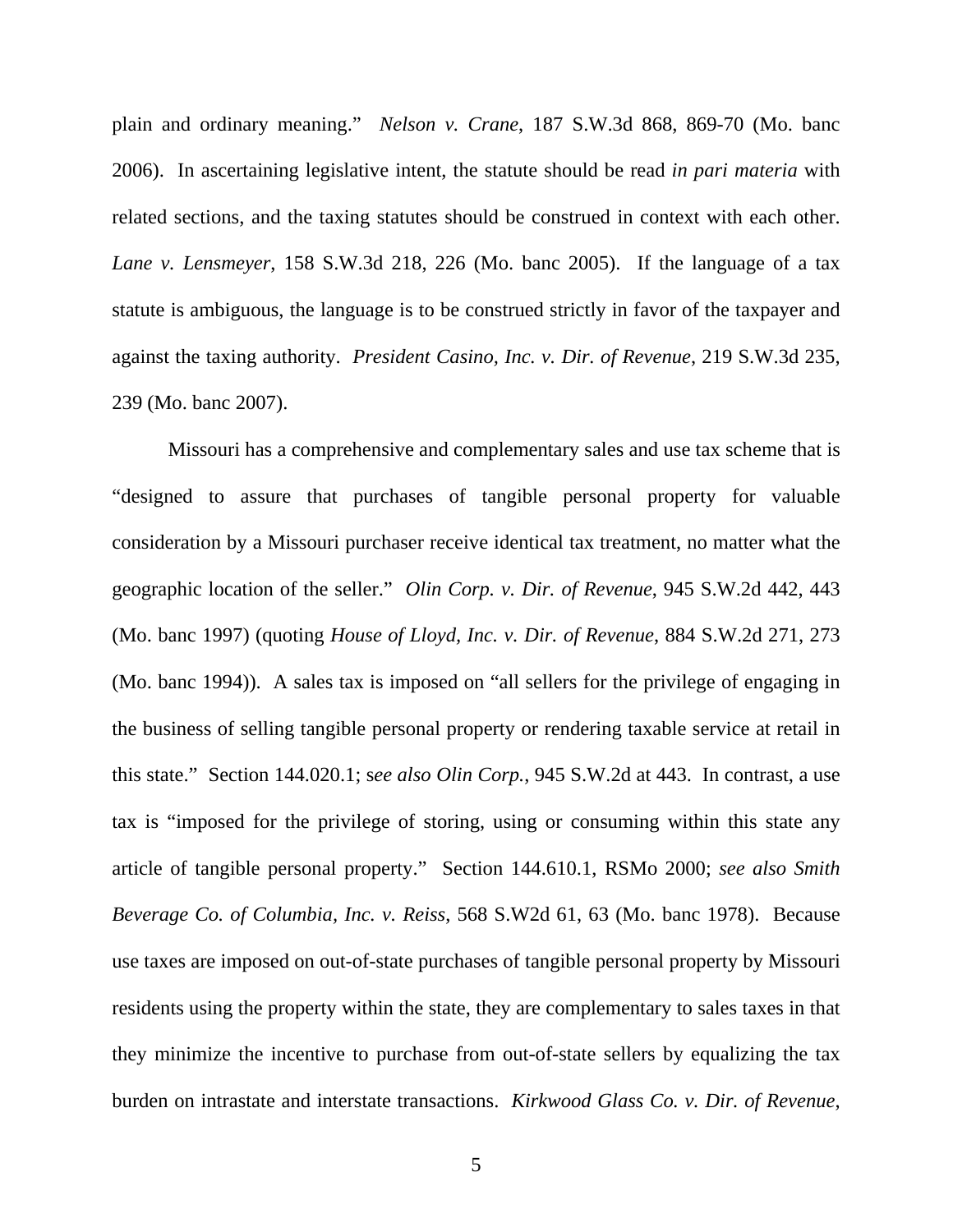166 S.W.3d 583, 585 (Mo. banc 2005). Under section 144.610.1, RSMo 2000, the tax burden imposed by the use tax must be equivalent in percentage to the sales tax imposed in section 144.020.

The complementary nature of sales and use taxes is reflected in chapter 144, RSMo 2000. The "Sales Tax Law" is enumerated in sections 144.010 to 144.525. Section 144.010.3. The "Compensating Use Tax Law," however, is found generally in sections 144.600 to 144.761. Section 144.600, RSMo 2000.

Missouri's tax scheme includes provisions expressly governing the imposition of sales and use taxes on transactions involving motor vehicles, boats, outboard motors, and trailers.<sup>[2](#page-5-0)</sup> The state sales tax on motor vehicle transactions is enumerated explicitly in section 144.020, which states:

1. A tax is hereby levied and imposed upon all sellers for the privilege of engaging in the business of selling tangible personal property or rendering taxable service at retail in this state. The rate of tax shall be as follows:

(1) Upon every retail sale in this state of tangible personal property, including but not limited to motor vehicles, trailers, motorcycles, mopeds, motortricycles, boats and outboard motors, a tax equivalent to four percent of the purchase price paid or charged . . . .

Section 144.069, RSMo 2000, further provides that the sale of motor vehicles is deemed

to occur at the address of the owner. Section 144.069, RSMo 2000, provides:

All sales of motor vehicles, trailers, boards and outboard motors shall be deemed to be consummated at the address of the owner thereof . . . , and all applicable sales taxes levied by any political subdivision shall be collected on such sales by the state department of revenue on that basis.

<span id="page-5-0"></span> $2^2$  For the purpose of brevity, taxes relating to motor vehicles, boats, outboard motors, and trailers will be referred to as "motor vehicle" taxes.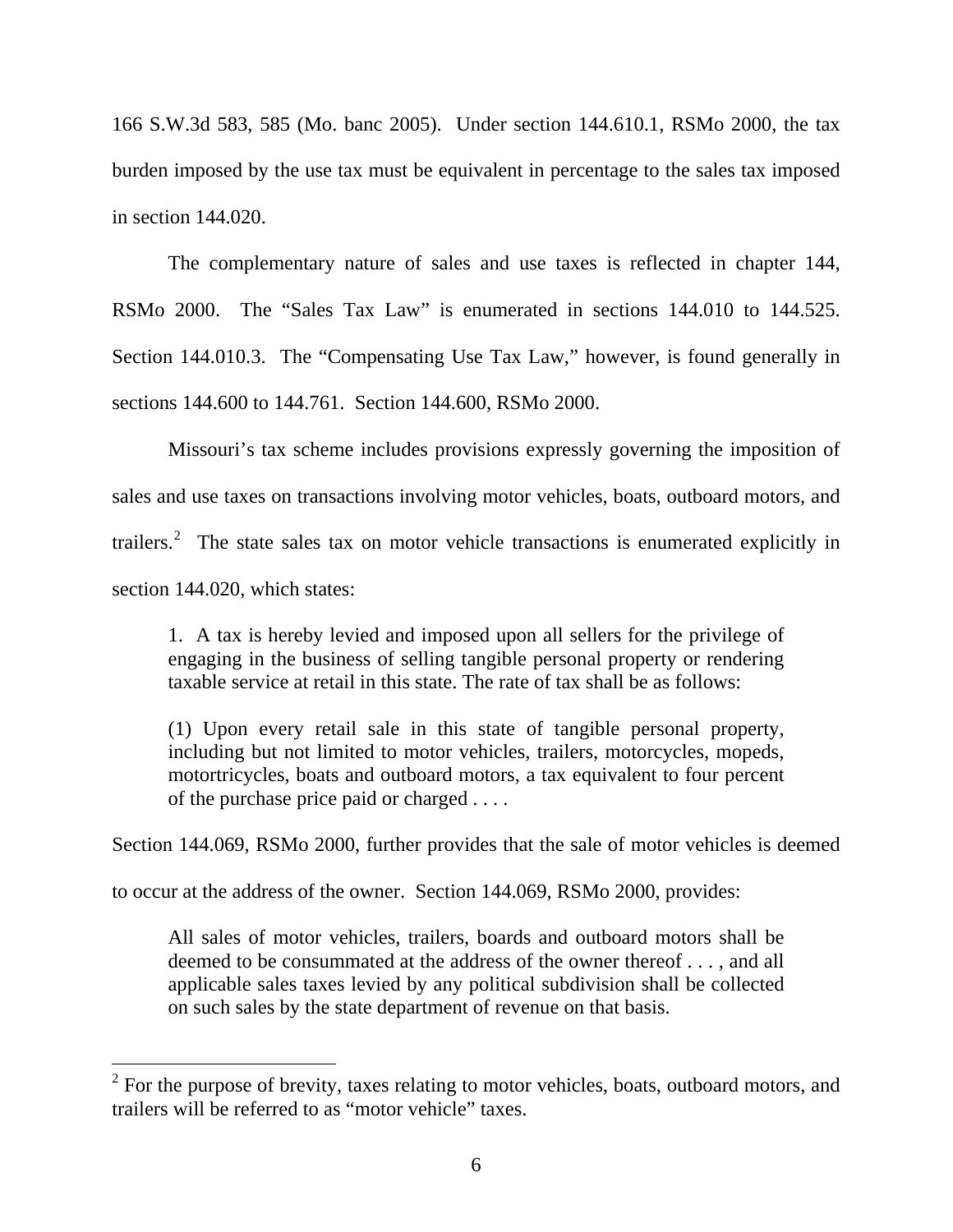The state use tax on motor vehicle transactions, on the other hand, is enumerated in section 144.440, RSMo 2000, stating:

[T]here is hereby levied and imposed a tax equivalent to four percent of the purchase price, as defined in section  $144.070$ ,<sup>[3](#page-6-0)</sup> which is paid or charged on new and used motor vehicles, trailers, boats, and outboard motors purchased or acquired for use on the highways or waters of this state which are required to be registered under the laws of the state of Missouri.

The motor vehicle use tax is within the range of provisions identified as the state Sales Tax Law, sections 144.010 to 144.525.

The location of the state use tax for motor vehicles under section 144.440, RSMo 2000, within the state Sales Tax Law is the result of its initial enactment. The first Missouri statute authorizing a tax on the purchase and sale of motor vehicles was enacted in 1947 as section 11412, which imposed both a motor vehicle sales tax and a motor vehicle use tax. In 1949, the legislature recodified the motor vehicle sales and use taxes, dividing the sale and use tax provisions into separate statutes. The sales tax provisions for motor vehicles were recodified in sections 144.020.1(1), RSMo 1949, and 144.070, RSMo 1949, while the use tax provisions for motor vehicles were recodified in sections 144.440, RSMo 1949, and 144.450, RSMo 1949. The current provisions are essentially unchanged from their enactment in 1949 and, as noted previously, the motor vehicle use tax provisions remain within the Sales Tax Law, sections 144.010 to 144.525, rather than

<span id="page-6-0"></span><sup>&</sup>lt;sup>3</sup> Section 144.070 provides that "'purchase price' shall mean the total amount of the contract price agreed upon between the seller and the applicant in the acquisition of the motor vehicle, trailer, boat, or outboard motor, regardless of the medium of payment therefor."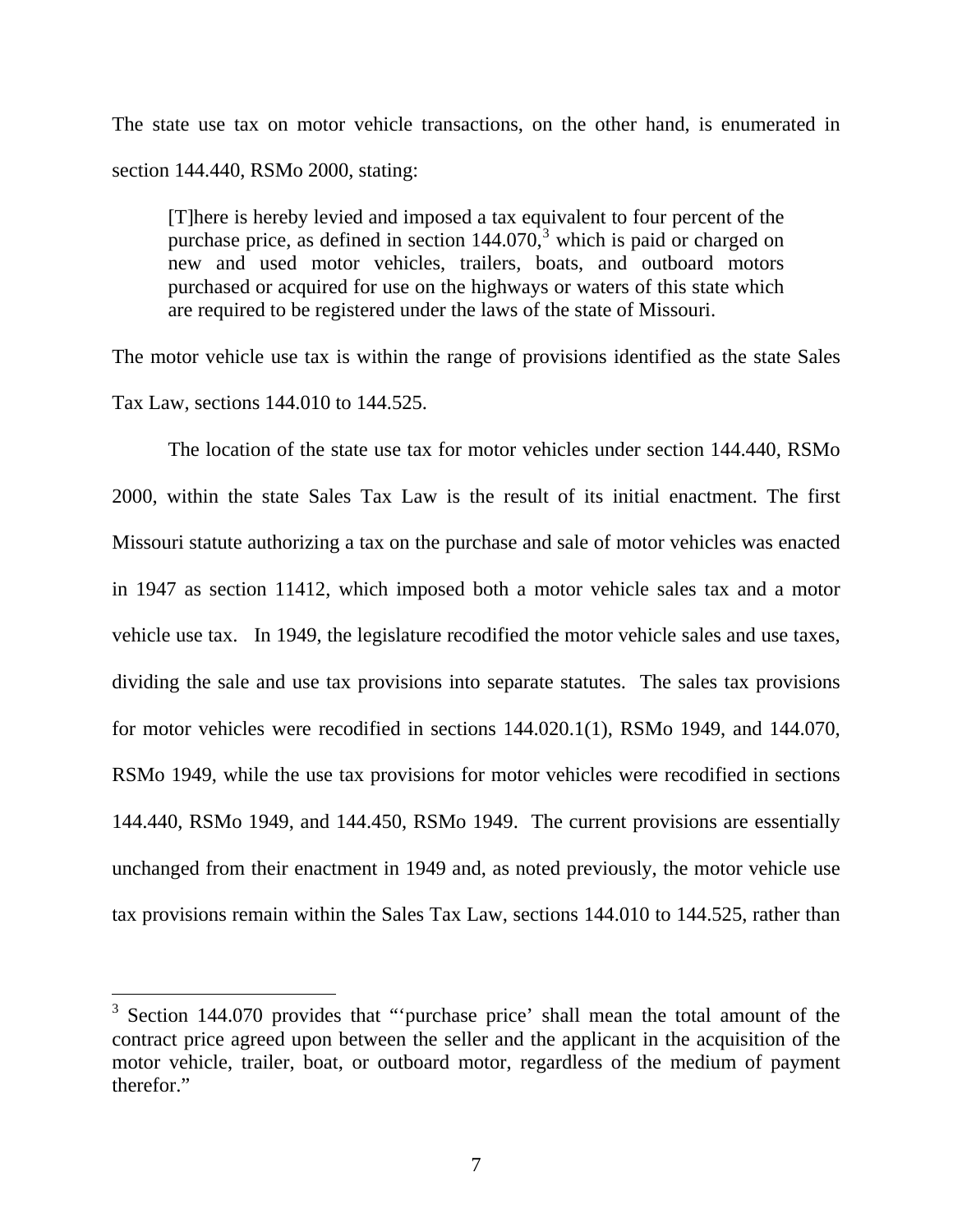within the subsequently enacted Compensating Use Tax Law, sections 144.600 to 144.761.

In addition to state sales and use taxes, the legislature has authorized political subdivisions of the state to impose sales and use taxes with the same scope as the state sales and use taxes. Section 32.087.5 requires local sales taxes to be "to the extent and in the manner provided in sections 144.010 to 144.525, RSMo, and the rules and regulations of the director of revenue issued pursuant thereto . . . ." As with state sales taxes, local sales of motor vehicles also are deemed to occur at the address of the owner. Section 32.087.12(2) provides:

For the purposes of any local sales tax imposed by an ordinance or order under the local sales tax law, all sales of motor vehicles, trailers, boats, and outboard motors shall be deemed to be consummated at the residence of the purchaser and not at the place of business of the retailers, or the place of business from which the retailer's agent or employee works.

For local use taxes, section 144.757.3 provides that a "local use tax may be imposed at the same rate as the local sales tax then currently in effect in the county or municipality upon all transactions which are subject to the taxes imposed pursuant to sections 144.600 to 144.745 . . . ." To be effective, the imposition of local sales and use taxes must be authorized by the voters in local referendums.<sup>[4](#page-7-0)</sup>

<span id="page-7-0"></span><sup>&</sup>lt;sup>4</sup>The requirement of a voter referendum for local sales taxes is enumerated in various sections, including sections 67.505.1, RSMo 2000; 67.582.1, RSMo 2000; 190.335.2; and 644.032.1. The requirement of a voter referendum for local use taxes is enumerated in section 144.757.1.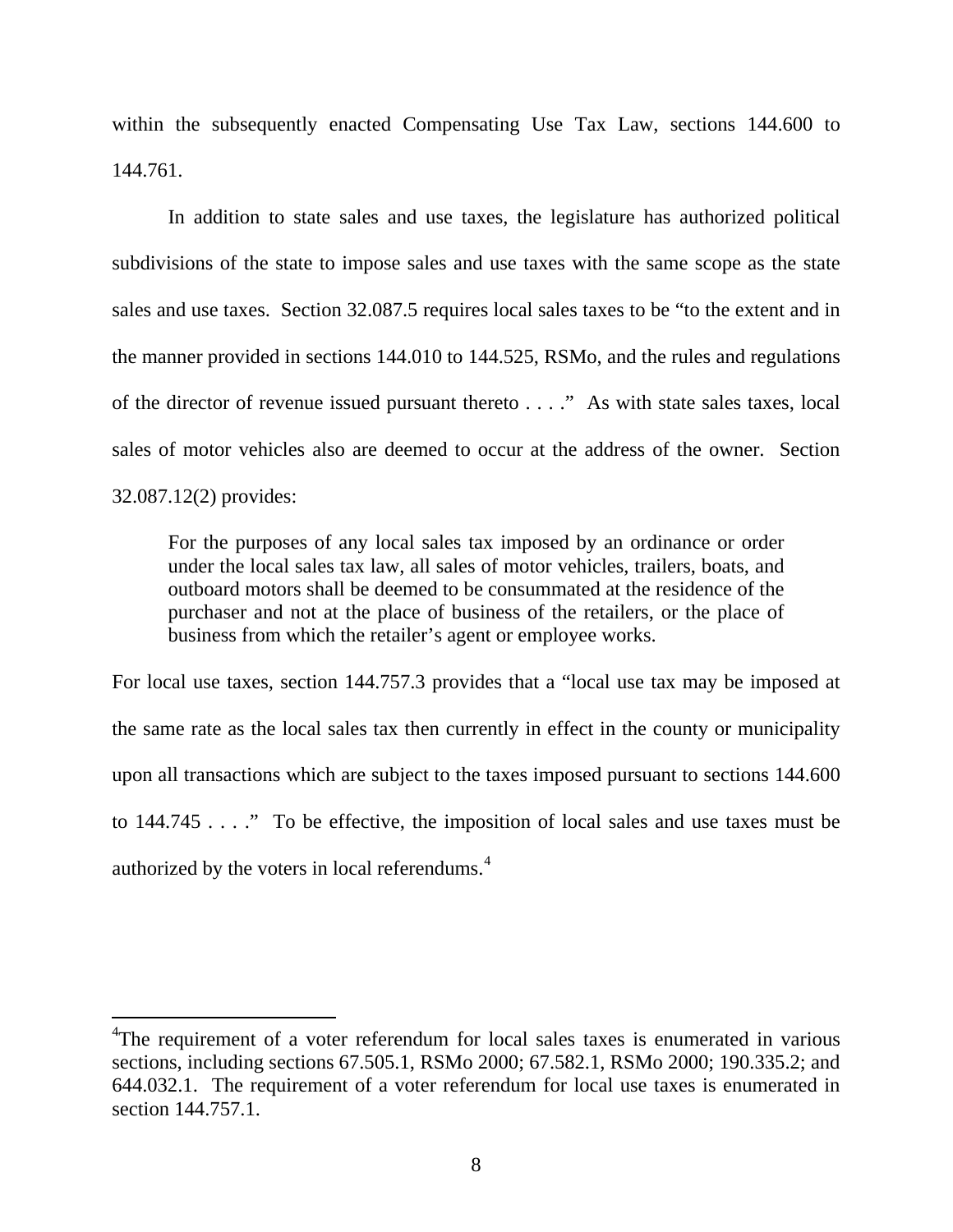Pursuant to section 32.087.[5](#page-8-0), Greene County adopted a local sales  $\text{tax.}^5$  It has not adopted a local use tax, nor has it held the requisite voter referendum necessary to authorize Greene County to impose such a use tax. *See* section 144.757.1. As a result, Greene County is authorized to impose on Mr. Street's purchase of the boat, outboard motor, and trailer only its local sales taxes that are to the same extent and manner as the state sales tax in sections 144.010 to 144.525. This Court, therefore, must determine the scope of the state sales tax law.

The scope of the state sales tax statutes is apparent from the language used in the state Sales Tax Law. The legislature authorized sales tax on "all sellers for the privilege of engaging in the business of selling tangible personal property or rendering taxable service at retail *in this state*." Section 144.020.1 (emphasis added). Section 144.021, RSMo 2000, articulates the same purpose of imposing on sellers "a tax upon the privilege of engaging in the business, *in this state*, of selling tangible personal property. (Emphasis added). Considering the plain and ordinary meaning of the language in these provisions, the scope of the sales tax is limited to sales made in Missouri.

The limitation of sales taxes to sales occurring in Missouri is consistent with this Court's construction of statutory provisions nearly identical to those in sections 144.020.1 and 144.021, RSMo 2000. *See Binkley Coal Co. v. Smith*, 179 S.W.2d 17 (Mo. 1944). In *Binkley Coal*, this Court determined that the state could not impose state sales

<span id="page-8-0"></span><sup>&</sup>lt;sup>5</sup> The specific motor vehicle and trailer tax imposed by Greene County is not included within the record. However, the AHC decision found, and there is no dispute to the contrary by the parties, that the tax imposed on Mr. Street is a local sales tax.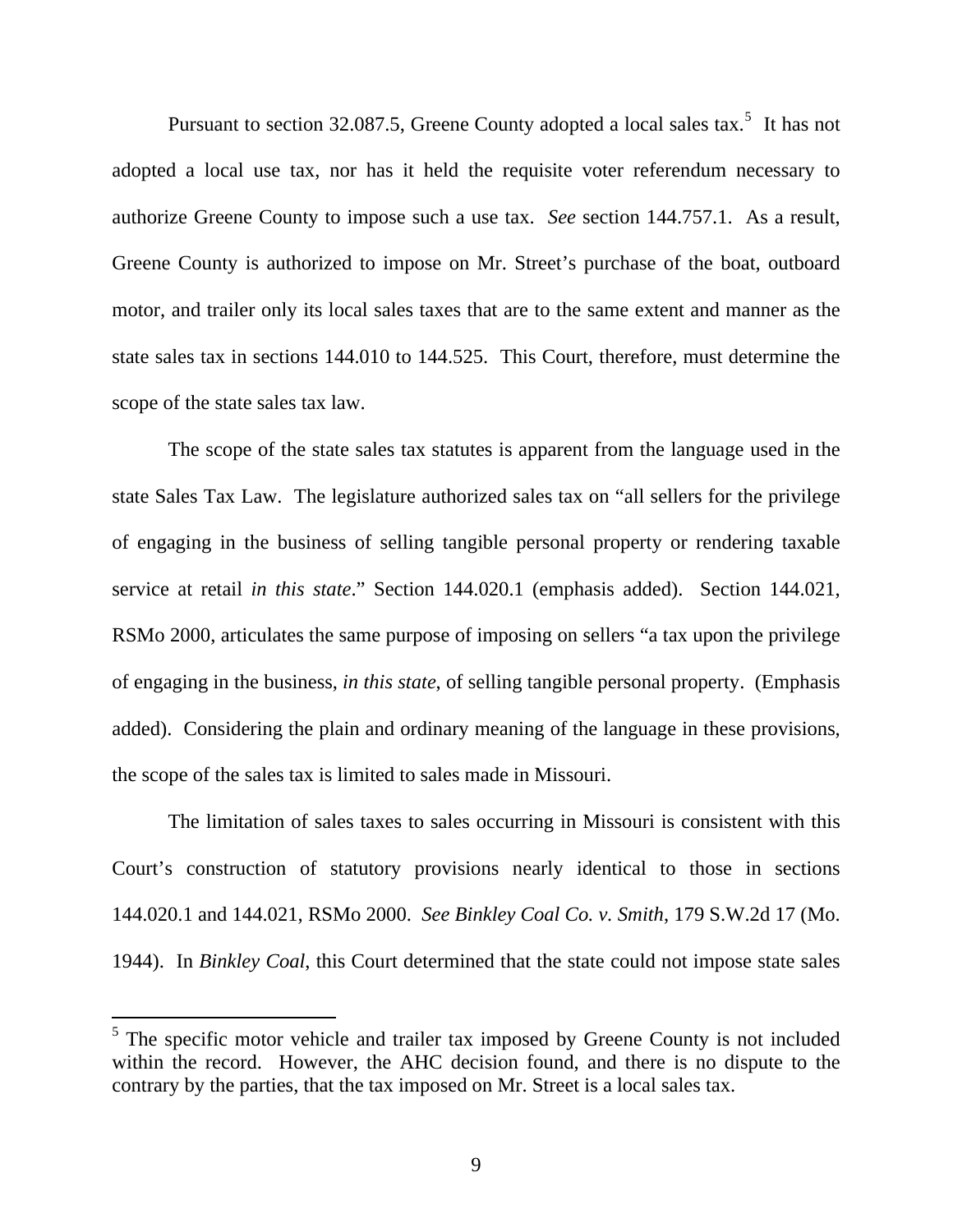taxes on the sale of coal from out-of-state mines to Missouri residents. *Id.* at 19. In its decision, this Court noted that Missouri's sales tax is imposed on "every retail sale in the state of tangible personal property." *Id.* Because the transfer of title or possession of the coal occurred in Illinois, it was not a sale at retail "in this state" under the provisions of the sales tax law. *Id.* Essentially, because the sales tax statute imposes sales taxes on sales "in this state," a state cannot "levy and collect the sales tax upon an event in interstate commerce which does not occur within the state's boundaries." *Id.* (citation omitted).

Under the plain and ordinary meaning of the language in the Sales Tax Law, the AHC's decision upholding the director's collection of local sales tax from Mr. Street was unauthorized by law and clearly contrary to the reasonable expectations of the General Assembly. Under section 32.087.5, local sales taxes must be imposed to the same extent and manner as taxes under the state Sales Tax Law, which can be imposed only on sales occurring within Missouri. The error in the AHC's decision resulted from the misinterpretation of various provisions of Missouri's state tax statutes.

In reaching its decision, the AHC concluded that sections 144.757 to 144.761, which generally authorize political subdivisions to impose local use taxes, do not provide authority to impose the local motor vehicle use tax under section 144.440, RSMo 2000. In support of its conclusion, the AHC read section 144.757.3 as authorizing political subdivisions to impose local use taxes only on transactions that are subject to taxes imposed under sections 144.600 to 144.747. Because section 144.440, RSMo 2000, is not within sections 144.600 to 144.747, the AHC found that a local use tax on motor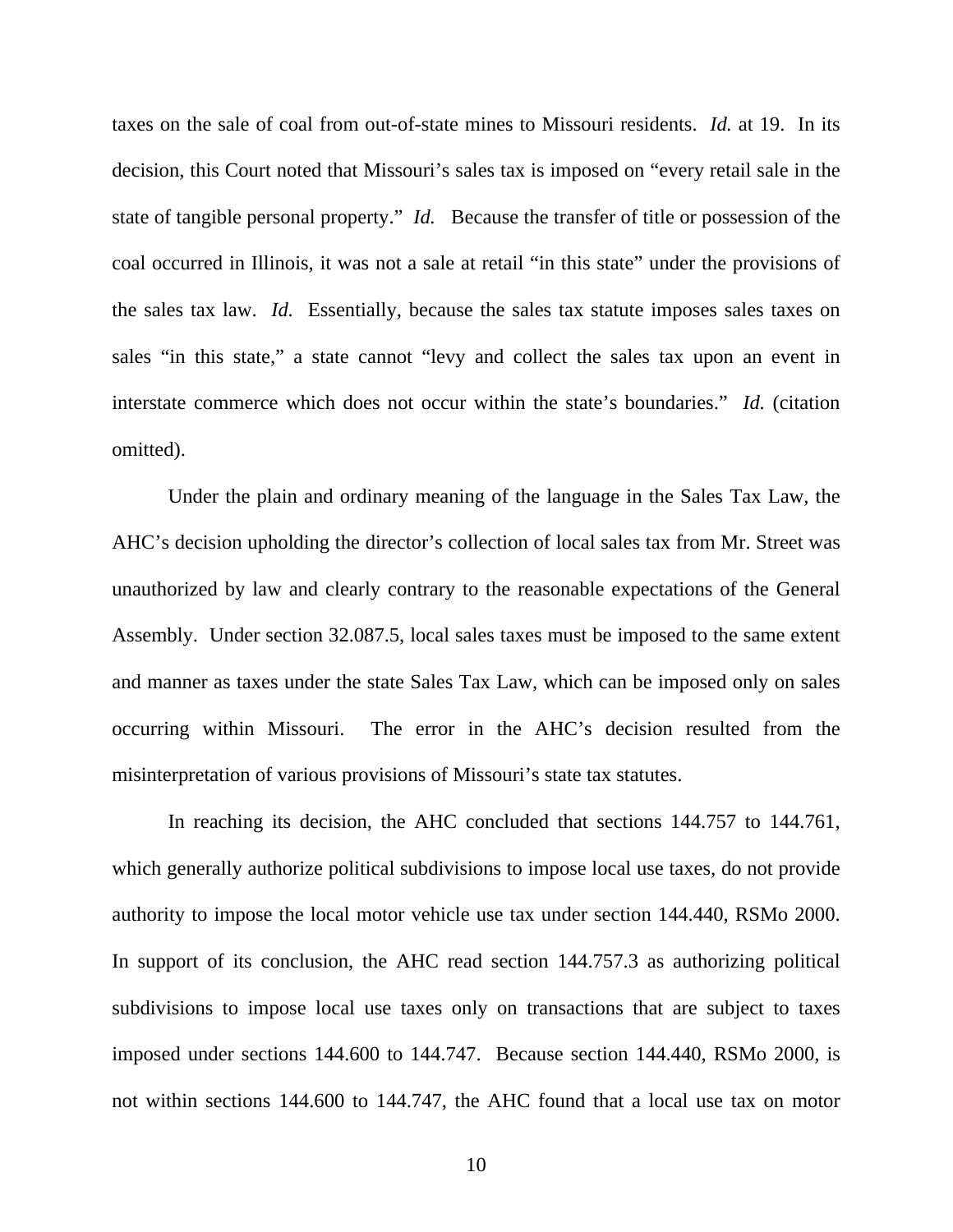vehicles cannot be imposed pursuant to section 144.757.3. The AHC also noted that section 144.615(4) exempts "motor vehicles, trailers, boats, and outboard motors subject to the tax imposed by section 144.440" from the compensating use tax law in sections 144.600 to 144.747. The AHC decided that these sections compel a finding that there is no authority to impose a local use tax on motor vehicles under section 144.440, RSMo 2000.

Because the AHC found that the General Assembly intended for all motor vehicle transactions, whether in-state or out-of-state, to be subject to equal tax burdens, the AHC utilized sections 32.087.5; 144.069, RSMo 2000; and 32.087.12(2) to find that Mr. Street's out-of-state purchase was subject to Greene County sales tax. The analysis was two-fold: first, that Mr. Street's purchase occurred in Missouri for tax purposes; and second, that Mr. Street's purchase was a taxable transaction under Greene County's sales tax. To reach the first conclusion, the AHC used sections 144.069, RSMo 2000, and 32.087.12(2) – which deems sales of motor vehicles to occur at the address of the owner – to find that the sale of the boat, trailer, and outboard motor to Mr. Street occurred in Greene County, the location of his residence. The AHC then found that Mr. Street's transaction was subject to Greene County's sales tax on the ground that section 32.087.5 authorizes local sales taxes to the same extent "as provided in sections 144.010 to 144.525." Because the motor vehicle use tax, section 144.440, RSMo 2000, is located within that range of statutes and Mr. Street's transaction would be subject to the use tax, the AHC reasoned that the transaction is taxable to the same extent by the Greene County sales tax.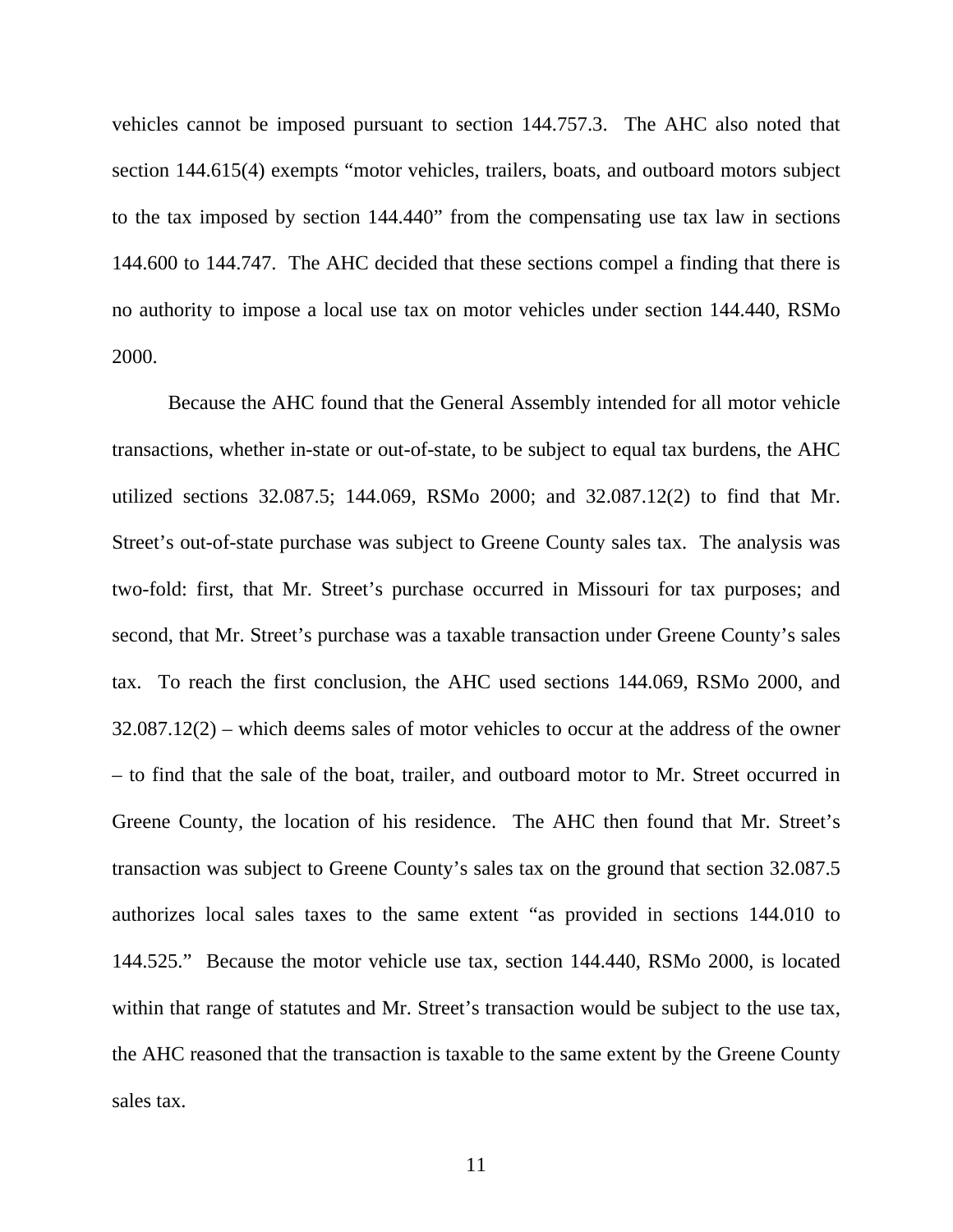The AHC's conclusion that there is no authority to impose a local motor vehicle use tax misinterprets the scope of section 144.757.3 and disregards other statutory provisions, such as section 144.757.1. Section 144.757.3 provides that:

The local use tax may be imposed at the same rate as the local sales tax then currently in effect in the county or municipality upon all transactions which are subject to the taxes *imposed pursuant to sections 144.600 to 144.745* within the county or municipality adopting such tax . . . .

(Emphasis added). By its terms, section 144.757.3 only provides restrictions on the rate of local taxes imposed pursuant to *sections 144.600 to 144.745*. It does not limit the authority of municipalities to impose a local use tax on motor vehicles and trailers pursuant to other sections. For instance, authority can be found in section 144.757.1, which states:

Any county or municipality, except municipalities within a county of the first classification having a charter form of government with a population in excess of nine hundred thousand may, by a majority vote of its governing body, may . . . impose a local use tax if a local sales tax is imposed . . . at a rate equal to the rate of the local sales tax in effect . . . [provided that it is authorized by a voter referendum.]

So long as Greene County submits a local use tax proposal to a voter referendum, it has authority under section 144.757.1 to impose a local use tax on all transactions subject to the state use tax, including the state use tax on motor vehicles authorized by section 144.440, RSMo 2000. The AHC, therefore, erred in concluding that there is no authority to impose a local motor vehicle use tax. Provided that a municipality conforms to the requirements of section 144.757.1, it has authority to impose the local use tax within the scope of the state use tax authorized by section 144.440, RSMo 2000.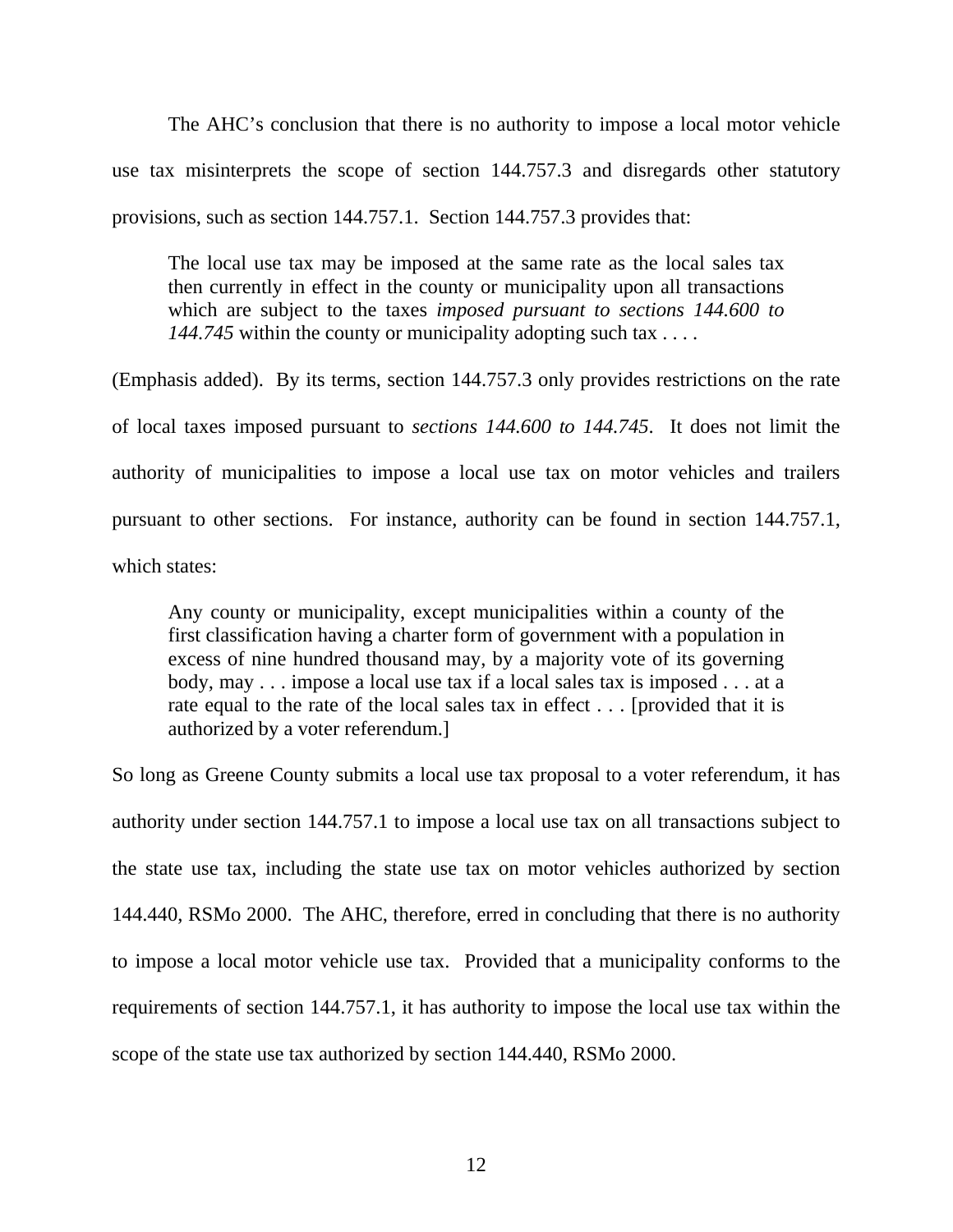The AHC's error in concluding that there is no authority to impose a local motor vehicle use tax led to an improper interpretation of sections 32.087.5; 144.069, RSMo 2000; and 32.087.12(2). Section 32.087.5 provides that local sales taxes must be "to the extent and in the manner provided in sections 144.010 to 144.525, RSMo[.]" As discussed previously, section 32.087.5 operates as a limitation on the scope of local sales taxes, not as an authorization to impose local sales taxes to the same extent as local use taxes. Interpreting section 32.087.5 to authorize a local sales tax on out-of-state transactions would not only contravene the limitation that sales taxes be imposed only on sales within this state, but also would frustrate the voter referendum requirement for imposing a local use tax. *See* section 144.757.1.

The AHC also erred in interpreting sections 144.069, RSMo 2000, and 32.087.12(2) to subject Mr. Street's transaction to sales taxes on the ground that the provisions deem the out-of-state sale to occur at his residence in Greene County. Section 144.069, RMSo 2000, states that:

All sales of motor vehicles, trailers, boats, and outboard motors shall be deemed to be consummated at the address of the owner thereof . . . and all applicable sales taxes levied by any political subdivision shall be collected on such sales by the state department of revenue on that basis.

Section 32.087.12(2) provides similar language.<sup>[6](#page-12-0)</sup>

<span id="page-12-0"></span> $6$  Section 32.087.12(2) states that "all sales of motor vehicles, trailers, boats, and outboard motors shall be deemed to be consummated at the residence of the purchaser and not at the place of the business of the retailer, or the place of business from which the retailer's agent or employee works."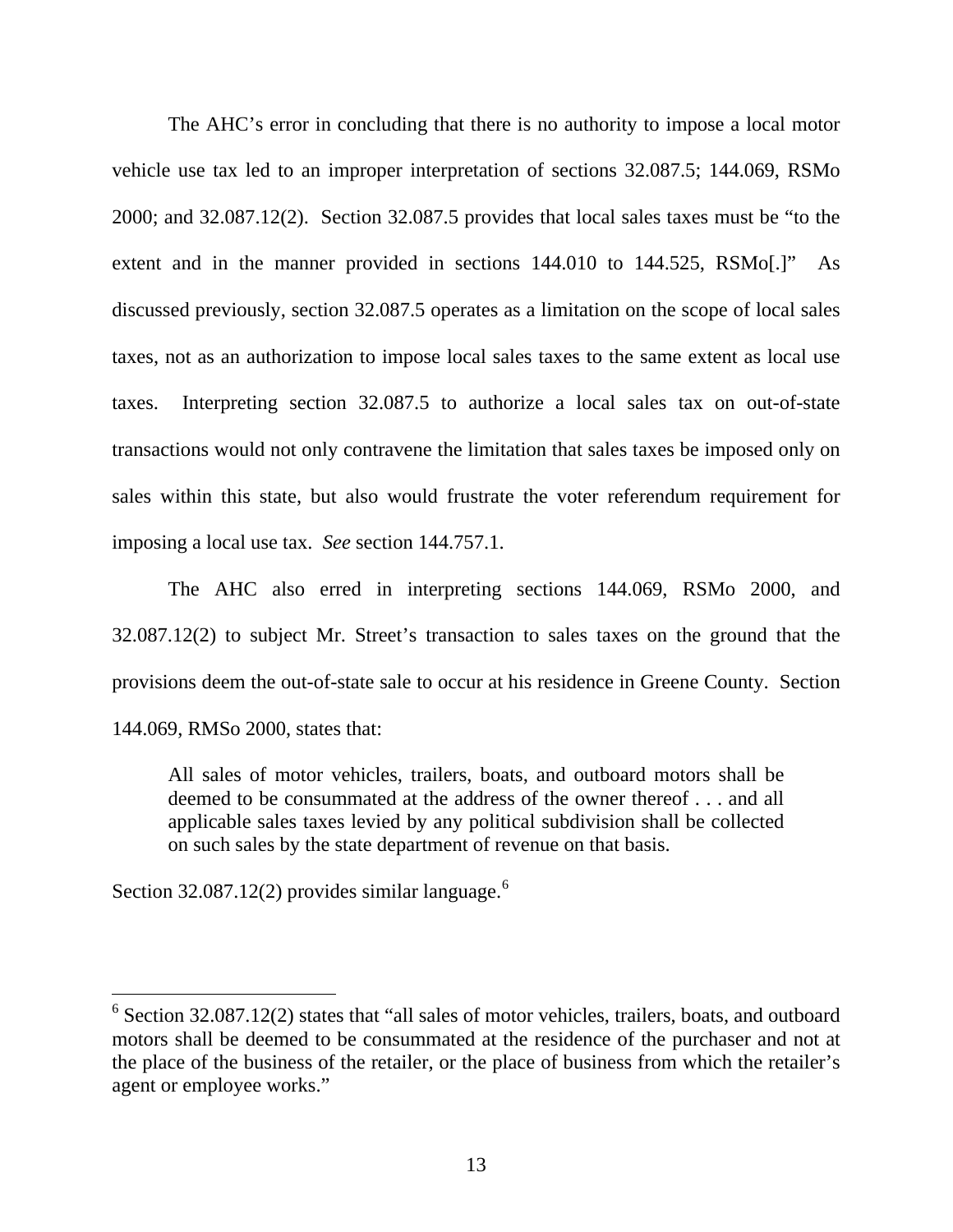The language in sections 144.069, RSMo 2000, and 32.087.12(2) does not expressly limit the application of the provisions to in-state sales. The AHC interpreted these provisions in this case as applicable to out-of-state sales. The provisions also can be reasonably interpreted as determining which local sales tax is imposed on an in-state sale involving multiple political subdivisions.

When a tax statute is ambiguous because of duplicity, indistinctness, or uncertainty in the meaning of language in the statute, the statute must be strictly construed in favor of the taxpayer and against the taxing authority. *J.B. Vending Co. v. Dir. of Revenue*, 54 S.W.3d 183, 187-88 (Mo. banc 2001); *President Casino, Inc. v. Dir. of Revenue*, 219 S.W.3d 235, 239 (Mo. banc 2007). Had the legislature intended for sections 144.069, RSMo 2000, and 32.087.12(2) to impose a sales tax on out-of-state purchases of motor vehicles, it would have provided clear language to that effect. However, there is no such language in either section. As a consequence, section 144.069, RSMo 2000, must be construed as only applicable to in-state sales, and section 32.087.12(2) is interpreted consistently. The AHC erred in applying sections 144.069, RMSo 2000, and 32.087.12(2) to deem Mr. Street's purchase of a boat, outboard motor, and trailer as occurring in Greene County and, therefore, subject to its local sales tax.

On appeal, the director also asserts that the motor vehicle tax is neither a sales tax nor a use tax but is, instead, a special tax imposed as a prerequisite to the license registration of motor vehicles that is collected to the same extent as state sales taxes. The director asserts that, as a specialized tax, it does not fall under the general requirement for sales taxes that the sale occur within the state. The director further asserts that the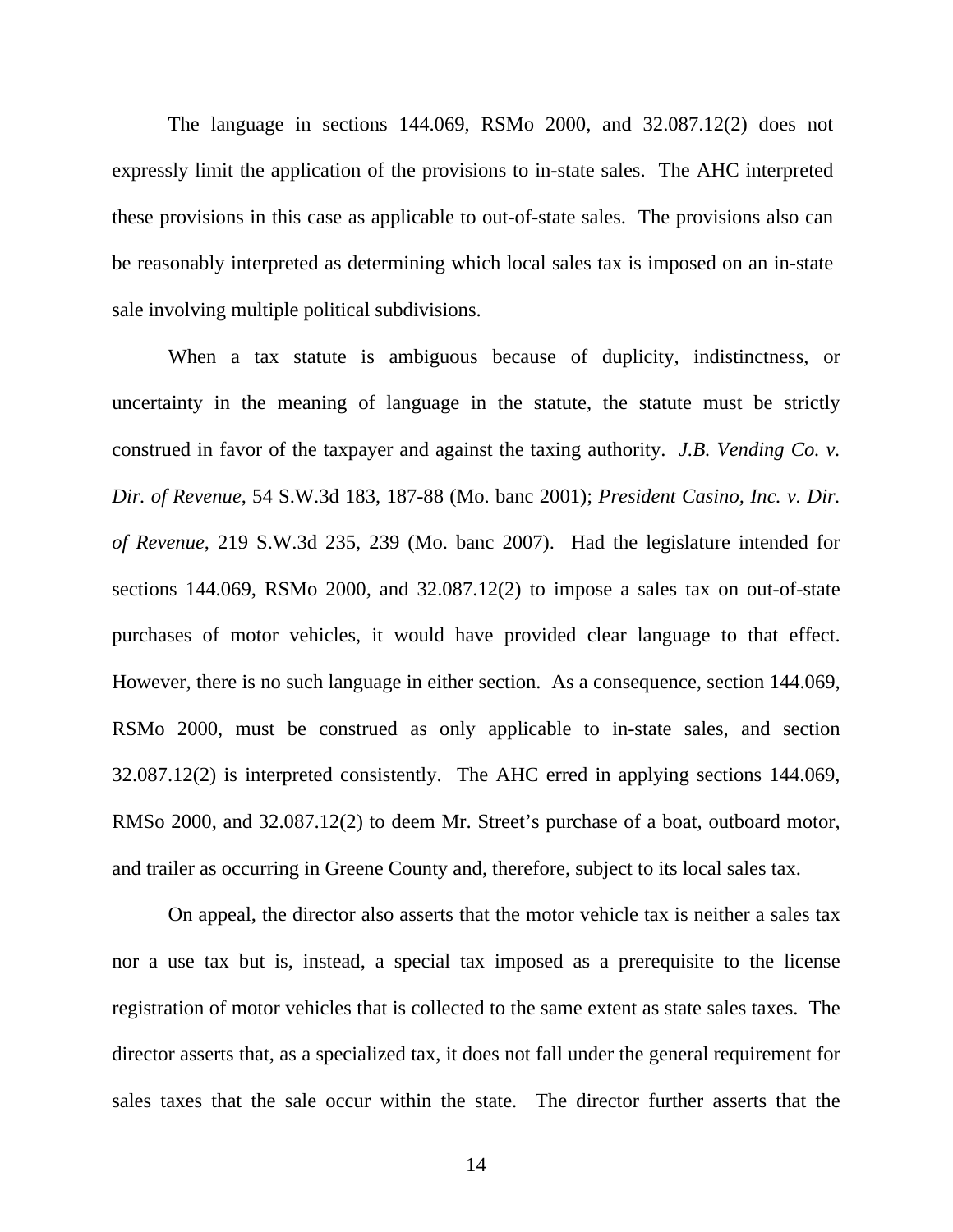statutes authorizing a local government to impose a "sales" tax permit imposition of the tax based on the residence of the buyer, not the location of the sale or use.

Although section 144.020 generally declares that Missouri sales taxes are "levied and imposed upon all *sellers* for the privilege of engaging in the business of selling tangible personal property or rendering taxable service at retail in this state," motor vehicle sales taxes are collected from the purchaser at the time of registration. (Emphasis added). Specifically, under section 144.070, the owner of the motor vehicle either must pay the applicable sales taxes or prove that they previously have been paid before the property can be registered or titled with the state. While these provisions distinctly affect sales taxes for motor vehicles, they do not alter the legal nature of the tax.

In *State ex rel. Conservation Commission v. LePage*, this Court held that, even though the motor vehicle sales tax under section 144.020 is collected from the purchaser, it is merely a sales tax with a different method of collection. 566 S.W.2d 208, 211 (Mo. banc 1978). In so holding, this Court recognized that tax burdens, like all economic costs, are incorporated into the price paid by consumers such that, even if collected from the seller, "it is the purchaser who really bears the brunt of paying the tax." *Id.* at 210-11. By directly collecting taxes from the purchaser instead of through the seller, section 144.070 does not create a separate tax for motor vehicles and trailers. *Id.* at 211. Instead, it operates to eliminate the middle man for collection purposes. *Id.* Accordingly, the motor vehicle sales tax that Greene County imposed on Mr. Street was, in fact, a sales tax. *Id.*

15